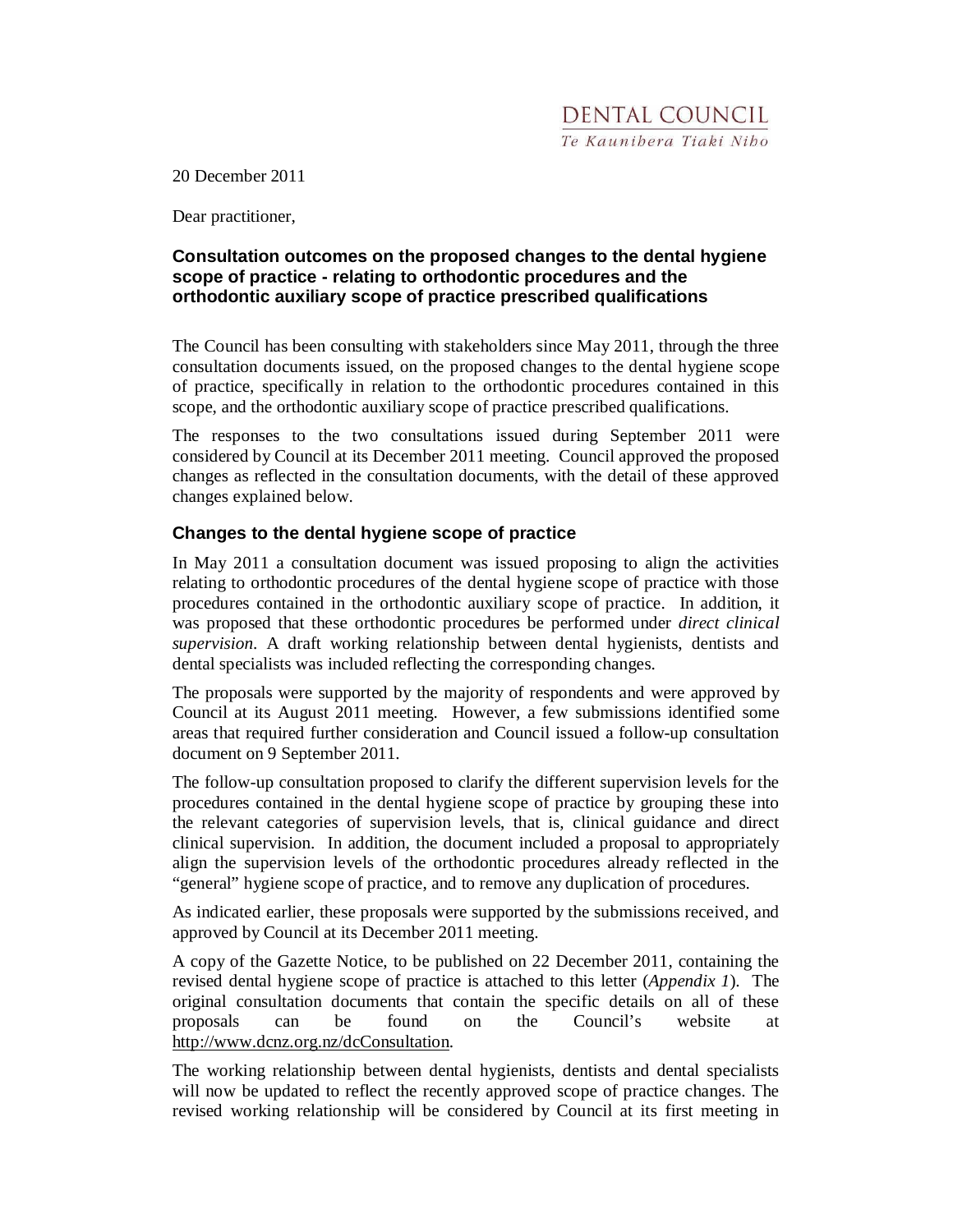2012, and practitioners will be provided with a copy of the final document, once approved.

## **Changes to the orthodontic auxiliary scope of practice prescribed qualifications**

The May 2011 consultation indicated that if the proposal to align the orthodontic procedures undertaken by dental hygienists and orthodontic auxiliary be accepted, then in the future dental hygienists, trained by institutions whose accredited programmes include (or included) these orthodontic procedures in their training, will be competent to perform all those activities now reflected in the scope of practice for dental hygiene.

This resulted in the proposal that the prescribed qualifications of orthodontic auxiliaries be amended to reflect this change by including the three accredited dental hygiene programmes that include (or included) training in these orthodontic procedures.

This proposal was approved by Council and the following three programmes were added as prescribed qualifications for the orthodontic auxiliary scope of practice<sup>1</sup>:

- Bachelor of Health Science (Endorsement in Dental Hygiene), University of Otago, conferred from 2002 and registration in the Scope of Dental Hygiene Practice; or
- Bachelor of Oral Health, University of Otago and registration in the Scope of Dental Hygiene Practice; or
- Diploma in Dental Hygiene, University of Otago conferred from 2002 and registration in the Scope of Dental Hygiene Practice.

In addition, the September consultation document reported that Council agreed with the view of the accreditation review team, that both current prescribed qualifications for orthodontic auxiliaries meet the educational requirements to cover the activities *of taking intra-oral and extra-oral radiographs*.

Council therefore proposed that the requirement for the completion of *a Dental Council approved course for intra-oral and extra-oral radiographs* be removed from the current two prescribed qualifications, that is, *Graduate Certificate of Orthodontic Assisting, Academy of Orthodontic Assisting* and *New Zealand Association of Orthodontists, Orthodontic Auxiliary Training Programme: Certificate of Orthodontic Assisting*.

It was further proposed to standardise the qualification format by rephrasing the New Zealand Association of Orthodontists (NZAO) qualification from *New Zealand Association of Orthodontists, Orthodontic Auxiliary Training Programme: Certificate of Orthodontic Assisting* to *Certificate of Orthodontic Assisting, New Zealand Association of Orthodontists: Orthodontic Auxiliary Training Programme.* 

All these proposals were supported by the submissions received, and approved by Council at its December 2011 Council meeting.

 $\overline{a}$ 

<sup>1</sup> AUT introduced orthodontic procedures in its BHSc (Oral Health) programme for 2011 graduates – the successful implementation of this will be reviewed by Council at its March 2012 meeting during the consideration of the annual report submitted from AUT.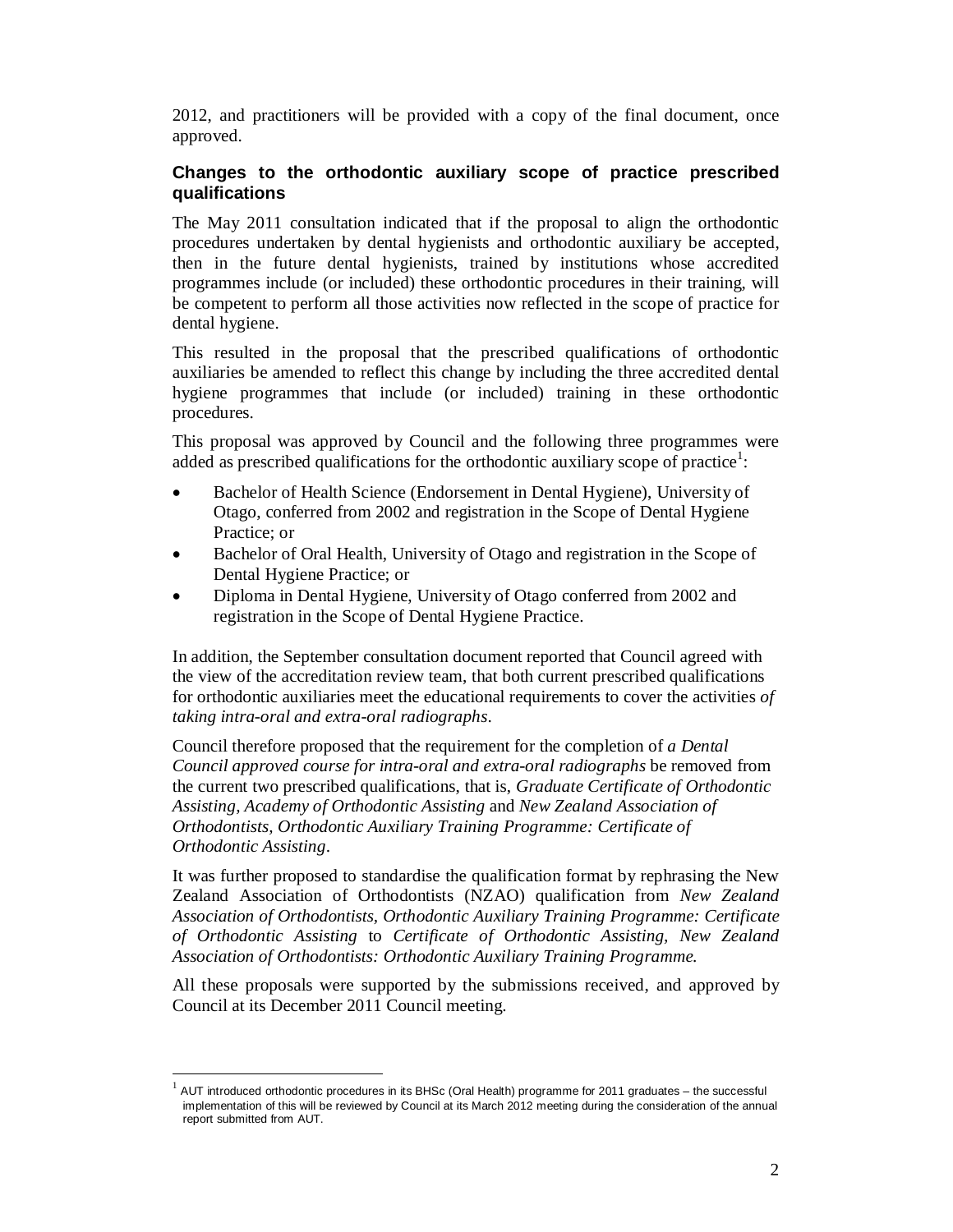#### *What does this mean for practitioners?*

Those dental hygienists that obtained one of the three dental hygiene programmes, listed earlier, now approved and published as orthodontic auxiliary prescribed qualifications, will be able to apply for registration as an orthodontic auxiliary without any further training requirements.

Please note that this does not waive the normal registration requirements to be met as required by the Health Practitioners Competence Assurance Act 2003 and Council's registration related policies.

- The qualification name of the *New Zealand Association of Orthodontists, Orthodontic Auxiliary Training Programme: Certificate of Orthodontic Assisting* will now be reflected as *Certificate of Orthodontic Assisting, New Zealand Association of Orthodontists: Orthodontic Auxiliary Training Programme.*
- Orthodontic auxiliaries who in future obtain the *Graduate Certificate of Orthodontic Assisting, Academy of Orthodontic* and *Certificate of Orthodontic Assisting, New Zealand Association of Orthodontists: Orthodontic Auxiliary Training Programme* qualifications will not have to complete a Dental Council approved course for "intra-oral and extra-oral radiographs" to be able to perform these procedures.
- Registrants with the *New Zealand Association of Orthodontists, Orthodontic Auxiliary Training Programme: Certificate of Orthodontic Assisting* and *New Zealand Association of Orthodontists, Orthodontic Auxiliary Training Programme: Certificate of Orthodontic Assisting qualifications, who have* existing exclusions for intra-oral and extra-oral radiographs on their scope of practice, will have these exclusions removed and new registration certificates issued. All annual practising certificates issued at the next recertification cycle, during March 2012, will be issued with the amended scope of practice details.

A copy of the Gazette Notice, to be published on 22 December 2011, containing the revised prescribed qualifications for the orthodontic auxiliary scope of practice is attached to this letter (*Appendix 2*). The original consultation documents that contain the specific details on all of these proposals can be found on the Council's website at http://www.dcnz.org.nz/dcConsultation.

I would like to thank all stakeholders that responded to the various consultations for your time and effort as your contributions inform and strengthen the outcomes.

Yours sincerely

Maner.

Marie Warner Chief Executive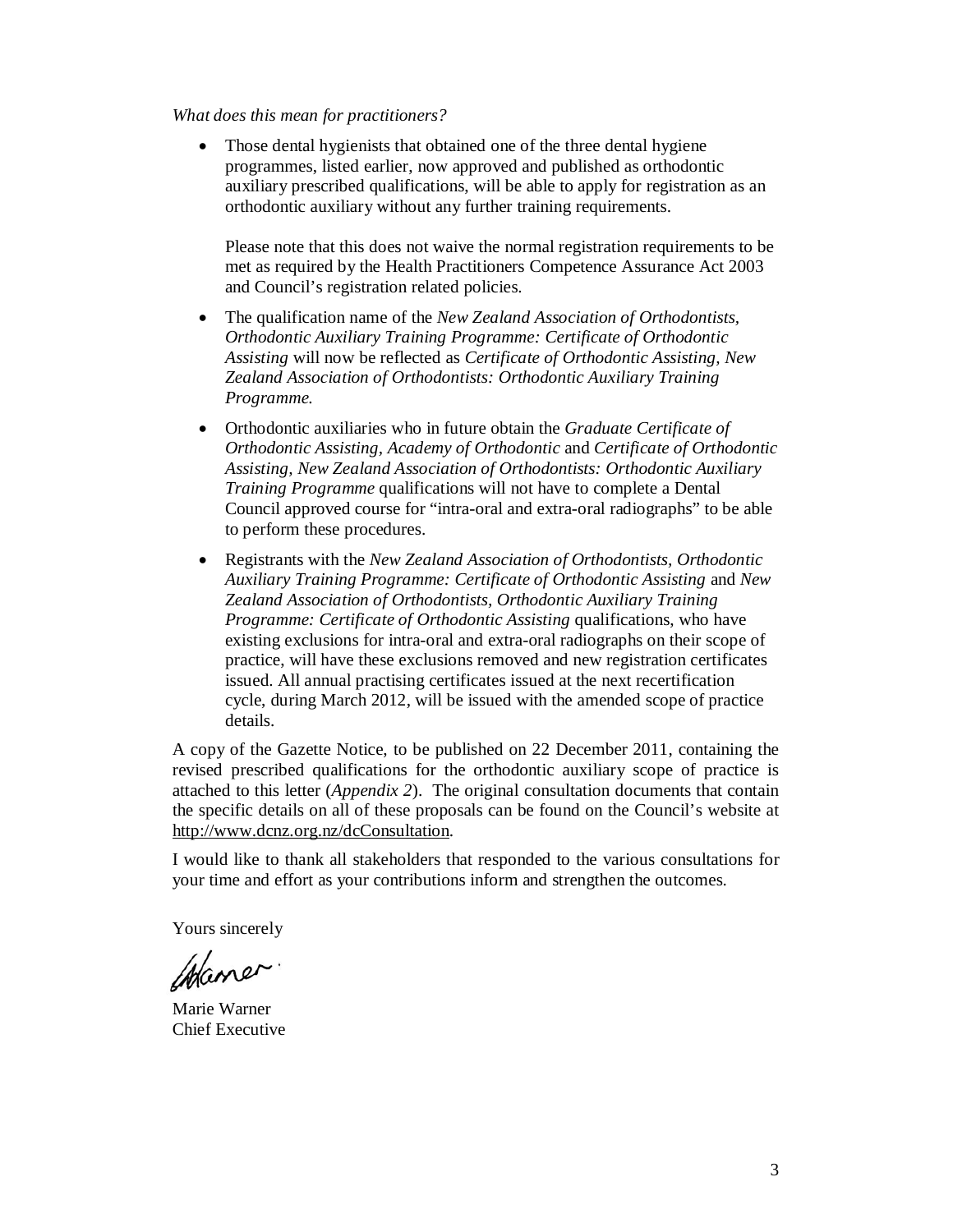DENTAL COUNCIL Te Kaunibera Tiaki Nibo

## **Notice of Replacement of Scope of Practice**

Pursuant to section 11 of the Health Practitioners Competence Assurance Act 2003, this notice is issued by the Dental Council.

**The following replaces the scope of practice for the "Scope of Dental Hygiene Practice" in the notice published in the** *New Zealand Gazette***, 17 March 2011, No. 32, page 872.** 

# **Dental Hygiene**

 $\overline{a}$ 

### **Scope of Dental Hygiene Practice**

The scope of practice for dental hygiene is set out in the documented "Detailed Scope of Practice for Dental Hygiene Practice" produced and published from time to time by the Dental Council.

Dental hygiene practice is a subset of the practice of dentistry, and is commensurate with a dental hygienist's approved education, training and competence.

A dental hygienist's major role is in the provision of oral health education and the prevention of oral disease to promote healthy oral behaviours. A dental hygienist's primary task is in prevention and non-surgical treatment of periodontal diseases. A dental hygienist guides patients' personal care to maintain sound oral tissues as an integral part of their general health.

Dental hygienists practise in a team situation with clinical guidance provided by a practising dentist or dental specialist<sup>1</sup>, though some aspects of the scope of practice are provided under direct clinical supervision<sup>2</sup>.

### **Detailed Scope of Practice for Dental Hygiene Practice**

The Dental Council defines the practice of dentistry as the maintenance of health through the assessment, diagnosis, management, treatment and prevention of any disease, disorder or condition of the orofacial complex and associated structures.

<sup>1</sup> **Clinical guidance** means the professional support and assistance provided to a dental hygienist by a practising dentist or dental specialist as part of the provision of overall integrated care to the patient group. Dental hygienists and dentists or dental specialists normally work from the same premises providing a team approach. Clinical guidance may be provided at a distance but appropriate access must be available to ensure that the dentist or dental specialist is able to provide guidance and advice, when required, and maintain general oversight of the clinical care outcomes of the patient group. Dental hygienists are responsible and accountable for their own clinical practice within their scope of practice but the dentist or dental specialist is responsible and accountable for the clinical guidance provided. Further detail on the working relationship between dental hygienists and dentists will be set out in the relevant Dental Council Code of Practice.

<sup>2</sup> **Direct clinical supervision** means the clinical supervision provided to a dental hygienist by a practising dentist or dental specialist when the dentist is present on the premises at the time the dental hygiene work is carried out.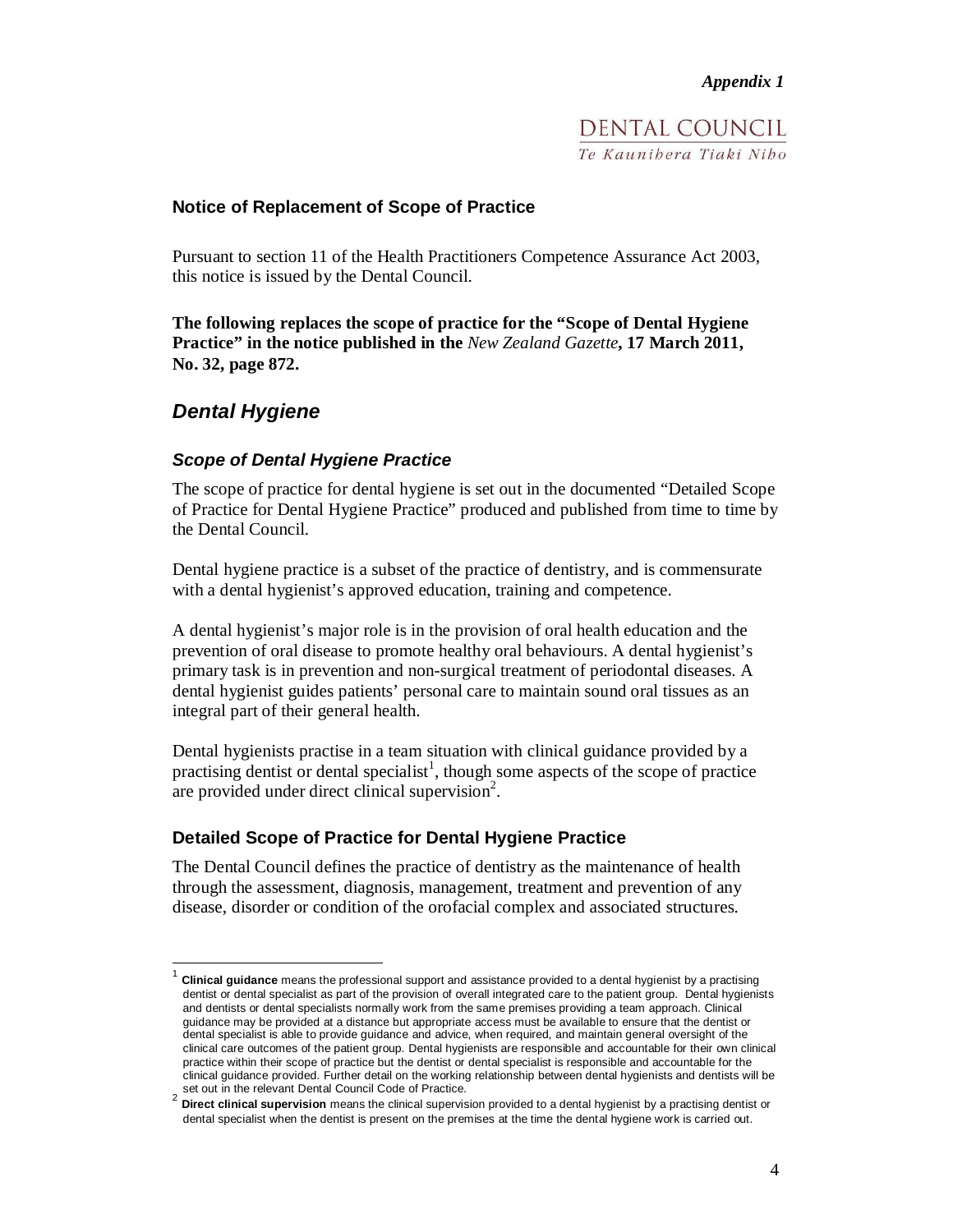Dental hygiene practice is a subset of the practice of dentistry, and is commensurate with a dental hygienist's approved education, training and competence.

A dental hygienist's major role is in the provision of oral health education and the prevention of oral disease to promote healthy oral behaviours. A dental hygienist's primary task is in prevention and non-surgical treatment of periodontal diseases. A dental hygienist guides patients' personal care to maintain sound oral tissues as an integral part of their general health. Dental hygienists practise in a team situation with clinical guidance provided by a practising dentist or dental specialist, though some aspects of the scope of practice are provided under direct clinical supervision.

Dental hygiene practice includes teaching, research and management given that such roles influence clinical practice and public safety.

Dental hygiene practice involves the following aspects -

## *Provided under clinical guidance:*

- Obtaining and reassessing medical and dental health histories.
- Examination of oral tissues and recognition of abnormalities.
- Assessing and provisionally diagnosing disease of periodontal tissues, and appropriate referral.
- Obtaining informed consent for dental hygiene care plans.
- Providing oral health education, information, promotion and counselling.
- Scaling, debridement and prophylaxis of supra and subgingival tooth surfaces.
- Applying and dispensing non-prescription preventive agents and fissure sealants.
- Applying and dispensing topical agents for the treatment of tooth surface sensitivity and tooth discolouration.
- Administering topical local anaesthetic.
- Taking impressions, recording occlusal relationships and making study models.
- Taking impressions, constructing and fitting mouthguards and bleaching trays.
- Taking intra and extra-oral photographs.
- Performing postoperative procedures such as removal of sutures and placement and removal of periodontal dressings.
- Recontouring and polishing of restorations.
- Taking periapical and bitewing radiographs for the purpose of recognising disease of the periodontium<sup>3</sup>.
- Taking extra-oral radiographs.
- Assisting the dentist or dental specialist in implementing orthodontic treatment plans, prepared by the dentist or dental specialist responsible for the patient's clinical care outcomes, through performing the following orthodontic procedures:
	- o Tracing cephalometric radiographs.
	- o Supragingival polishing of teeth (as part of oral hygiene, before bonding and after removal of fixed attachments).
	- o Providing oral hygiene instruction and advice on the care and maintenance of orthodontic appliances.

 $\overline{a}$ 3 Section 15 of the Radiation Protection Act 1965 requires non-licensed persons who take x-rays to do so under the supervision or instructions of a person who holds a licence under that Act.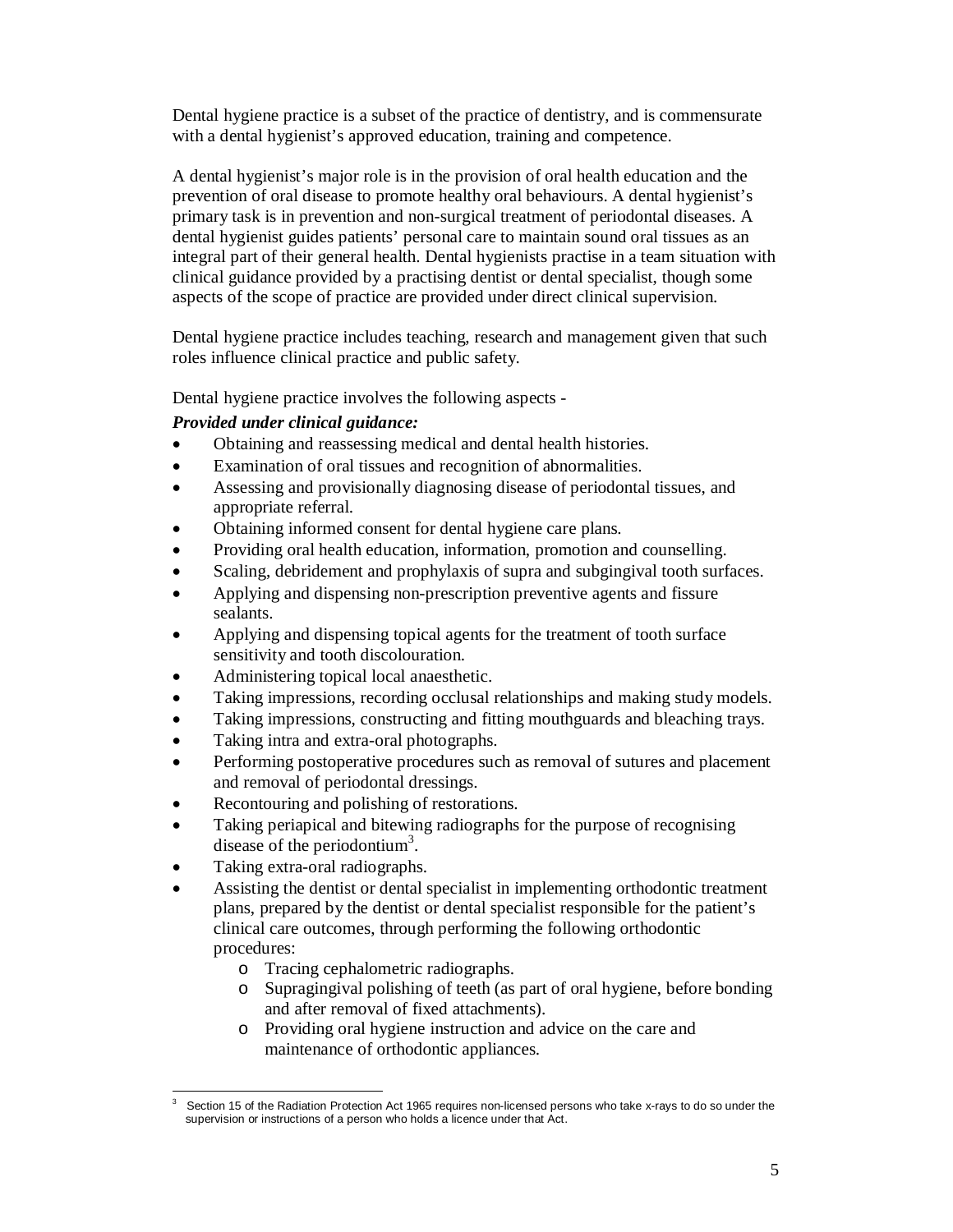o Making study models, and fabricating retainers, and undertaking other simple laboratory procedures of an orthodontic nature.

## *Provided under the direct clinical supervision of a dentist or dental specialist:*

- Applying prescription preventive agents.
- Administering local anaesthetic using dentoalveolar infiltration and inferior dental nerve block techniques.
- Assisting the dentist or dental specialist in implementing orthodontic treatment plans, prepared by the dentist or dental specialist responsible for the patient's clinical care outcomes, through performing the following orthodontic procedures:
	- o Placing separators.
	- o Sizing of metal bands and their cementation including loose bands during treatment.
	- o Preparation of teeth for the bonding of fixed attachments and fixed retainers.
	- o Indirect bonding of brackets as set up by the dentist or dental specialist.
	- o Placing archwires as formed by the dentist or dental specialist when necessary and replacing ligatures /closing self ligating brackets.
	- o Removing archwires after removing elastomeric or wire ligatures, or opening self ligating brackets.
	- o Removing fixed orthodontic attachments and retainers.
	- o Removing adhesives after the removal of fixed attachments using burs in slow speed handpieces where there is minimal potential for the removal of enamel.
	- o Trial fitting of removable appliances. This does not include activation.
	- o Fitting of passive removable retainers.
	- o Bonding preformed fixed retainers.